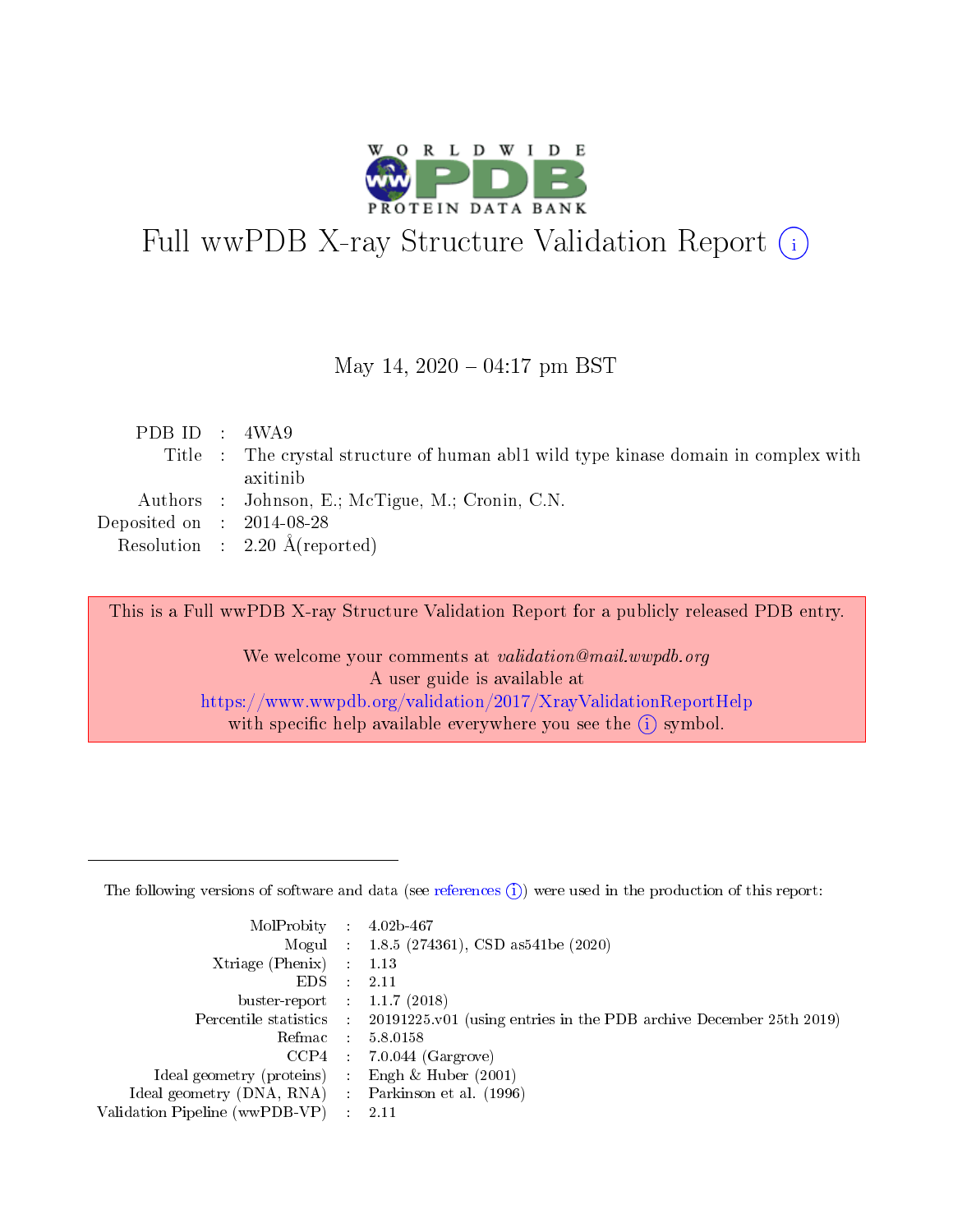# 1 [O](https://www.wwpdb.org/validation/2017/XrayValidationReportHelp#overall_quality)verall quality at a glance  $(i)$

The following experimental techniques were used to determine the structure: X-RAY DIFFRACTION

The reported resolution of this entry is 2.20 Å.

Percentile scores (ranging between 0-100) for global validation metrics of the entry are shown in the following graphic. The table shows the number of entries on which the scores are based.



| Metric                | Whole archive<br>$(\#\mathrm{Entries})$ | Similar resolution<br>$(\#\text{Entries}, \text{resolution range}(\AA))$ |
|-----------------------|-----------------------------------------|--------------------------------------------------------------------------|
| $R_{free}$            | 130704                                  | 4898 (2.20-2.20)                                                         |
| Clashscore            | 141614                                  | $5594(2.20-2.20)$                                                        |
| Ramachandran outliers | 138981                                  | $5503(2.20-2.20)$                                                        |
| Sidechain outliers    | 138945                                  | $5504(2.20-2.20)$                                                        |
| RSRZ outliers         | 127900                                  | $4800(2.20-2.20)$                                                        |

The table below summarises the geometric issues observed across the polymeric chains and their fit to the electron density. The red, orange, yellow and green segments on the lower bar indicate the fraction of residues that contain outliers for  $>=3, 2, 1$  and 0 types of geometric quality criteria respectively. A grey segment represents the fraction of residues that are not modelled. The numeric value for each fraction is indicated below the corresponding segment, with a dot representing fractions <=5% The upper red bar (where present) indicates the fraction of residues that have poor fit to the electron density. The numeric value is given above the bar.

| Mol | $Chain \  Length$ | Quality of chain |    |                             |
|-----|-------------------|------------------|----|-----------------------------|
|     | 286               | $\%$<br>78%      | 7% | 14%                         |
|     | 286               | $\%$<br>86%      |    | 10%<br>$\ddot{\phantom{a}}$ |

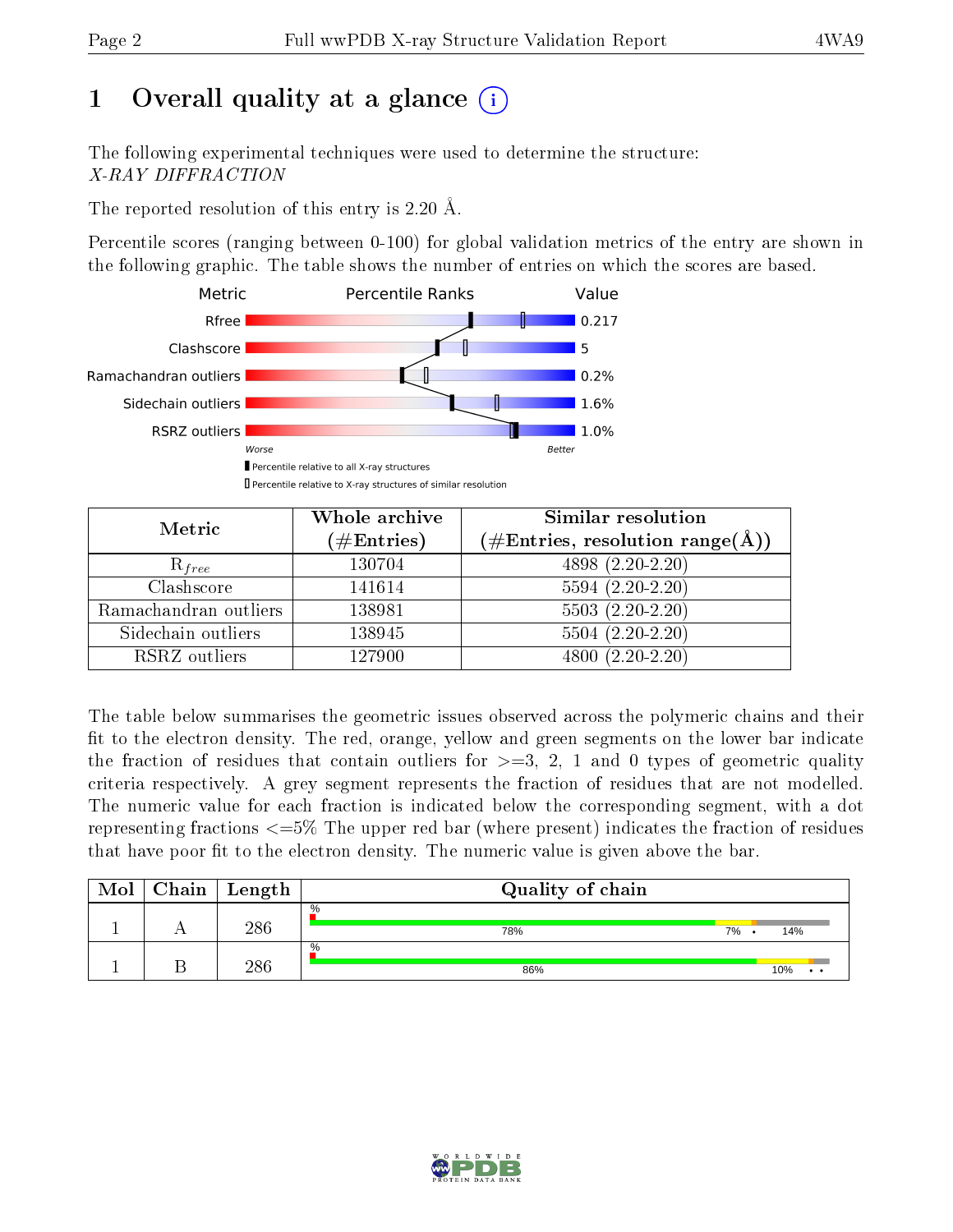# 2 Entry composition (i)

There are 3 unique types of molecules in this entry. The entry contains 4556 atoms, of which 0 are hydrogens and 0 are deuteriums.

In the tables below, the ZeroOcc column contains the number of atoms modelled with zero occupancy, the AltConf column contains the number of residues with at least one atom in alternate conformation and the Trace column contains the number of residues modelled with at most 2 atoms.

| $\text{Mol}$ | Chain Residues | Atoms |           |     |            | $ZeroOcc \mid AltConf \mid Trace$ |  |  |
|--------------|----------------|-------|-----------|-----|------------|-----------------------------------|--|--|
|              | 276            | Total | $\rm C$ . | -N- |            |                                   |  |  |
|              |                | 2219  | 1428 359  |     | - 415 - 17 |                                   |  |  |
|              | 246            | Total | $C =$     |     |            |                                   |  |  |
|              |                | 1976  | 1269      | 329 | -364       |                                   |  |  |

Molecule 1 is a protein called Tyrosine-protein kinase ABL1.

| Residue          | Modelled                | Actual                       | Comment        | Reference         |
|------------------|-------------------------|------------------------------|----------------|-------------------|
| 227              | GLY                     |                              | expression tag | <b>UNP P00519</b> |
| 228              | $\rm{SER}$              |                              | expression tag | <b>UNP P00519</b> |
| 229              | <b>SER</b>              |                              | expression tag | <b>UNP P00519</b> |
| 230              | PRO                     |                              | expression tag | <b>UNP P00519</b> |
| 231              | <b>ASN</b>              | ÷                            | expression tag | <b>UNP P00519</b> |
| 232              | <b>TYR</b>              | $\qquad \qquad \blacksquare$ | expression tag | <b>UNP P00519</b> |
| 233              | <b>ASP</b>              | ÷                            | expression tag | <b>UNP P00519</b> |
| 234              | <b>LYS</b>              |                              | expression tag | <b>UNP P00519</b> |
| 235              | <b>TRP</b>              | $\overline{\phantom{0}}$     | expression tag | <b>UNP P00519</b> |
| 236              | <b>GLU</b>              |                              | expression tag | <b>UNP P00519</b> |
| 237              | <b>MET</b>              |                              | expression tag | <b>UNP P00519</b> |
| 238              | <b>GLU</b>              |                              | expression tag | <b>UNP P00519</b> |
| 239              | $\rm{ARG}$              | ÷                            | expression tag | <b>UNP P00519</b> |
| 240              | <b>THR</b>              | ÷                            | expression tag | <b>UNP P00519</b> |
| 241              | $\overline{\text{ASP}}$ | $\blacksquare$               | expression tag | <b>UNP P00519</b> |
| 242              | ILE                     |                              | expression tag | <b>UNP P00519</b> |
| $\overline{243}$ | <b>THR</b>              |                              | expression tag | <b>UNP P00519</b> |
| 244              | <b>MET</b>              |                              | expression tag | <b>UNP P00519</b> |
| $245\,$          | <b>LYS</b>              |                              | expression tag | <b>UNP P00519</b> |
| 227              | <b>GLY</b>              |                              | expression tag | <b>UNP P00519</b> |
| 228              | SER                     |                              | expression tag | <b>UNP P00519</b> |
| 229              | SER                     | ÷                            | expression tag | <b>UNP P00519</b> |
| 230              | PRO                     |                              | expression tag | <b>UNP P00519</b> |
| 231              | <b>ASN</b>              |                              | expression tag | <b>UNP P00519</b> |
| 232              | <b>TYR</b>              |                              | expression tag | <b>UNP P00519</b> |
|                  |                         |                              |                |                   |

There are 38 discrepancies between the modelled and reference sequences:

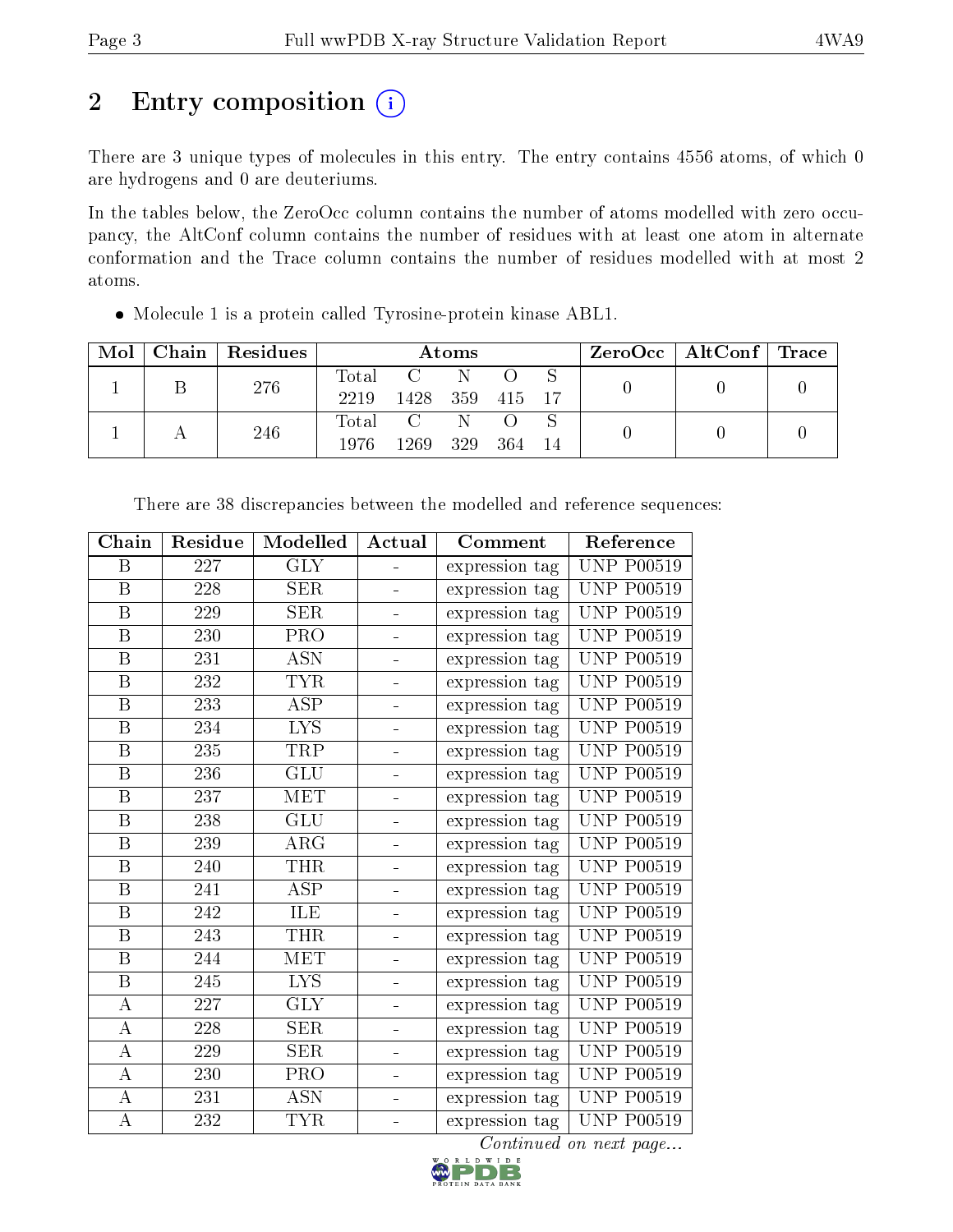| Chain | Residue | Modelled   | Actual | Comment        | Reference         |
|-------|---------|------------|--------|----------------|-------------------|
| A     | 233     | <b>ASP</b> |        | expression tag | <b>UNP P00519</b> |
| A     | 234     | LYS        |        | expression tag | <b>UNP P00519</b> |
| A     | 235     | <b>TRP</b> |        | expression tag | <b>UNP P00519</b> |
| А     | 236     | GLU        |        | expression tag | <b>UNP P00519</b> |
| А     | 237     | MET        |        | expression tag | <b>UNP P00519</b> |
| А     | 238     | <b>GLU</b> |        | expression tag | <b>UNP P00519</b> |
| А     | 239     | $\rm{ARG}$ |        | expression tag | <b>UNP P00519</b> |
| А     | 240     | <b>THR</b> |        | expression tag | <b>UNP P00519</b> |
| A     | 241     | ASP        |        | expression tag | <b>UNP P00519</b> |
| А     | 242     | ILE        |        | expression tag | <b>UNP P00519</b> |
| А     | 243     | THR        |        | expression tag | <b>UNP P00519</b> |
| A     | 244     | MET        |        | expression tag | <b>UNP P00519</b> |
| А     | 245     | LYS        |        | expression tag | <b>UNP P00519</b> |

Continued from previous page...

 $\bullet$  Molecule 2 is AXITINIB (three-letter code: AXI) (formula:  $\rm{C}_{22}H_{18}N_4OS).$ 



|  |  | $Mol$   Chain   Residues | Atoms         |  |        |  | $\rm ZeroOcc \mid AltConf \mid$ |  |
|--|--|--------------------------|---------------|--|--------|--|---------------------------------|--|
|  |  |                          | Total C N O S |  |        |  |                                 |  |
|  |  | 28                       | 22 4 1 1      |  |        |  |                                 |  |
|  |  |                          | Total C N O S |  |        |  |                                 |  |
|  |  |                          |               |  | 22 4 1 |  |                                 |  |

 $Continued on next page...$ 

Molecule 3 is water.

|  | $\text{Mol}$   Chain   Residues<br>Atoms |              | $\,$ ZeroOcc   Alt $\overline{\text{Conf}}$ |  |
|--|------------------------------------------|--------------|---------------------------------------------|--|
|  | 131                                      | Total<br>131 |                                             |  |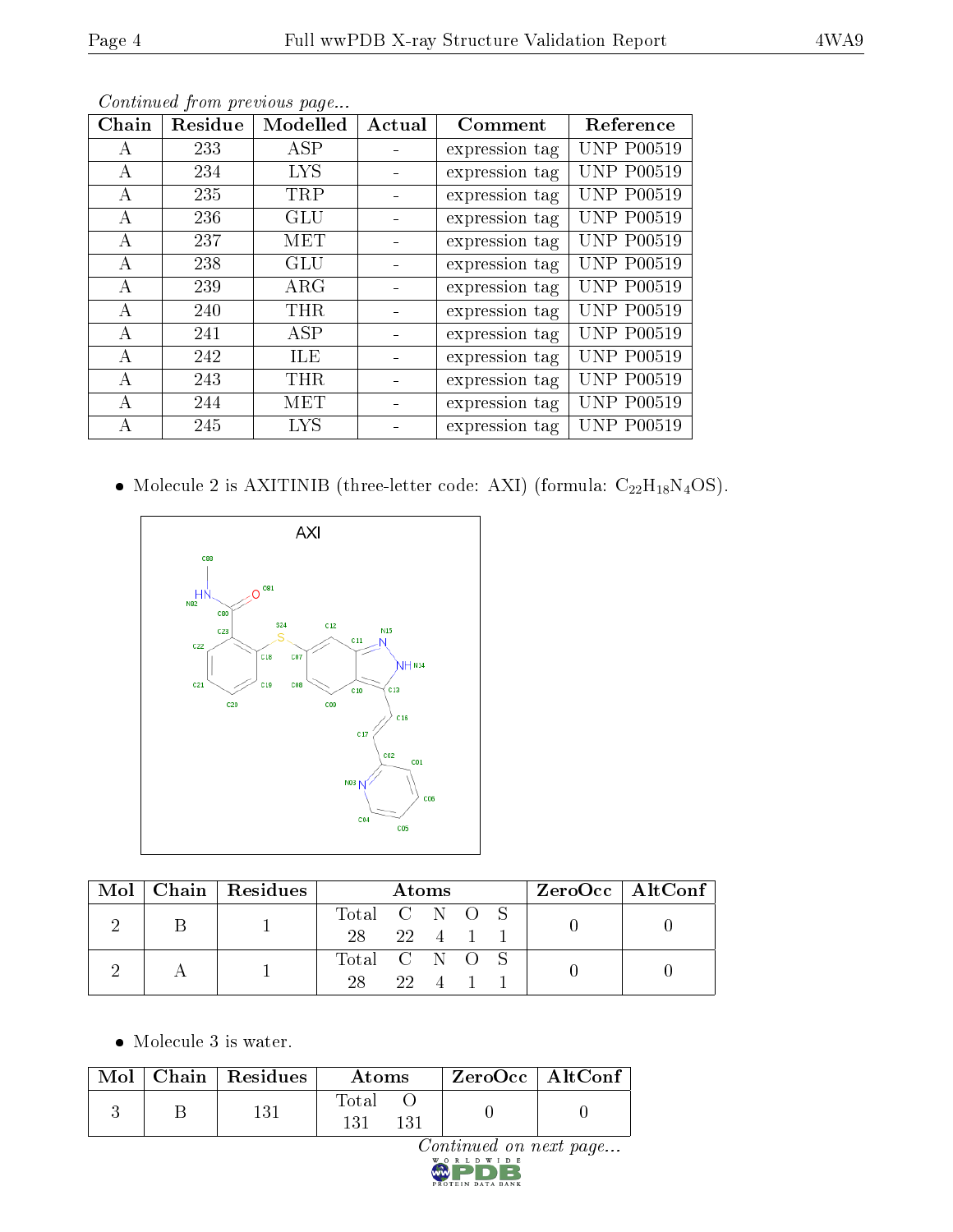Continued from previous page...

|  | $Mol$   Chain   Residues | Atoms            | $\vert$ ZeroOcc $\vert$ AltConf $\vert$ |  |
|--|--------------------------|------------------|-----------------------------------------|--|
|  | 174                      | $\mathrm{Total}$ |                                         |  |

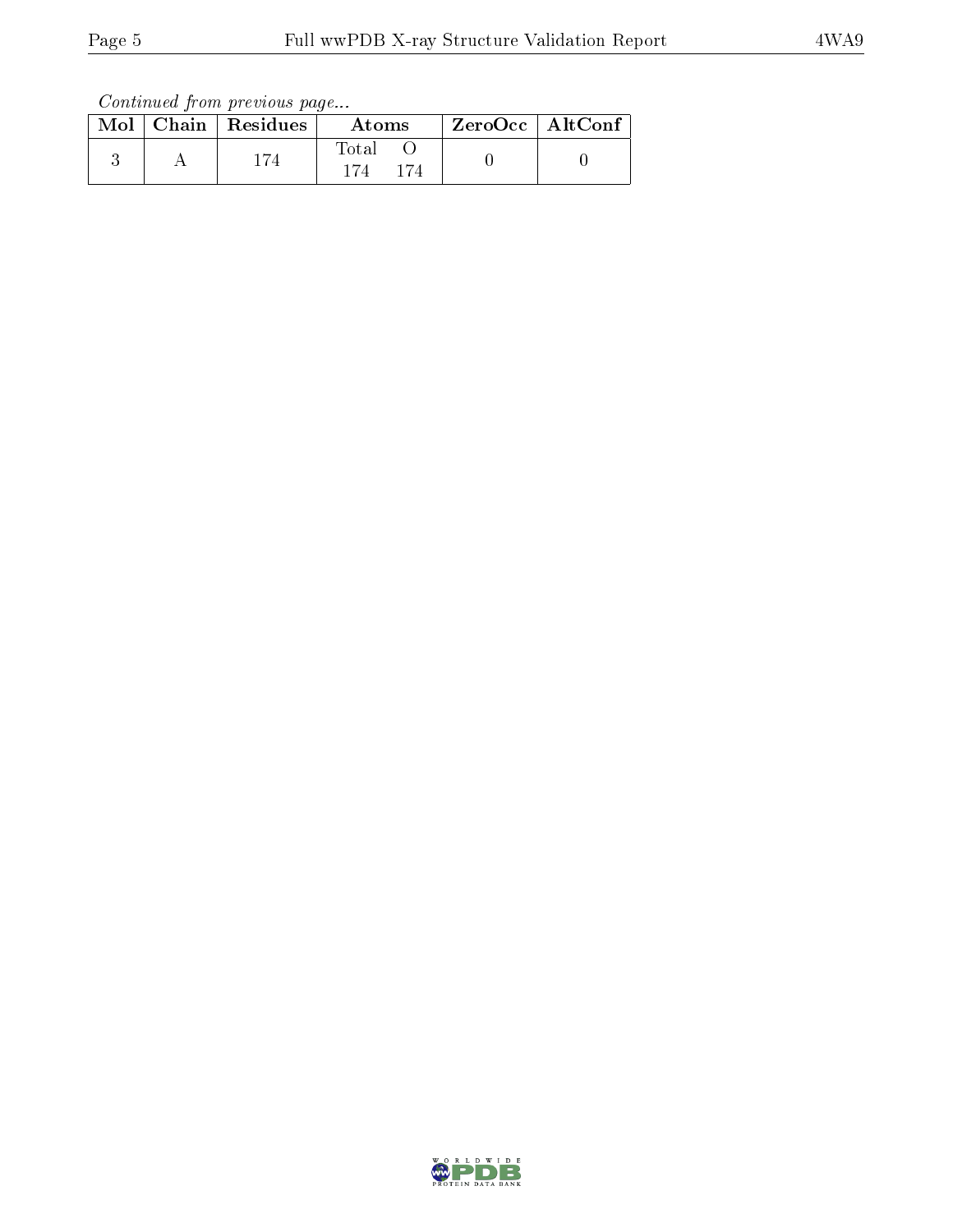# 3 Residue-property plots  $(i)$

These plots are drawn for all protein, RNA and DNA chains in the entry. The first graphic for a chain summarises the proportions of the various outlier classes displayed in the second graphic. The second graphic shows the sequence view annotated by issues in geometry and electron density. Residues are color-coded according to the number of geometric quality criteria for which they contain at least one outlier: green  $= 0$ , yellow  $= 1$ , orange  $= 2$  and red  $= 3$  or more. A red dot above a residue indicates a poor fit to the electron density (RSRZ  $> 2$ ). Stretches of 2 or more consecutive residues without any outlier are shown as a green connector. Residues present in the sample, but not in the model, are shown in grey.



• Molecule 1: Tyrosine-protein kinase ABL1

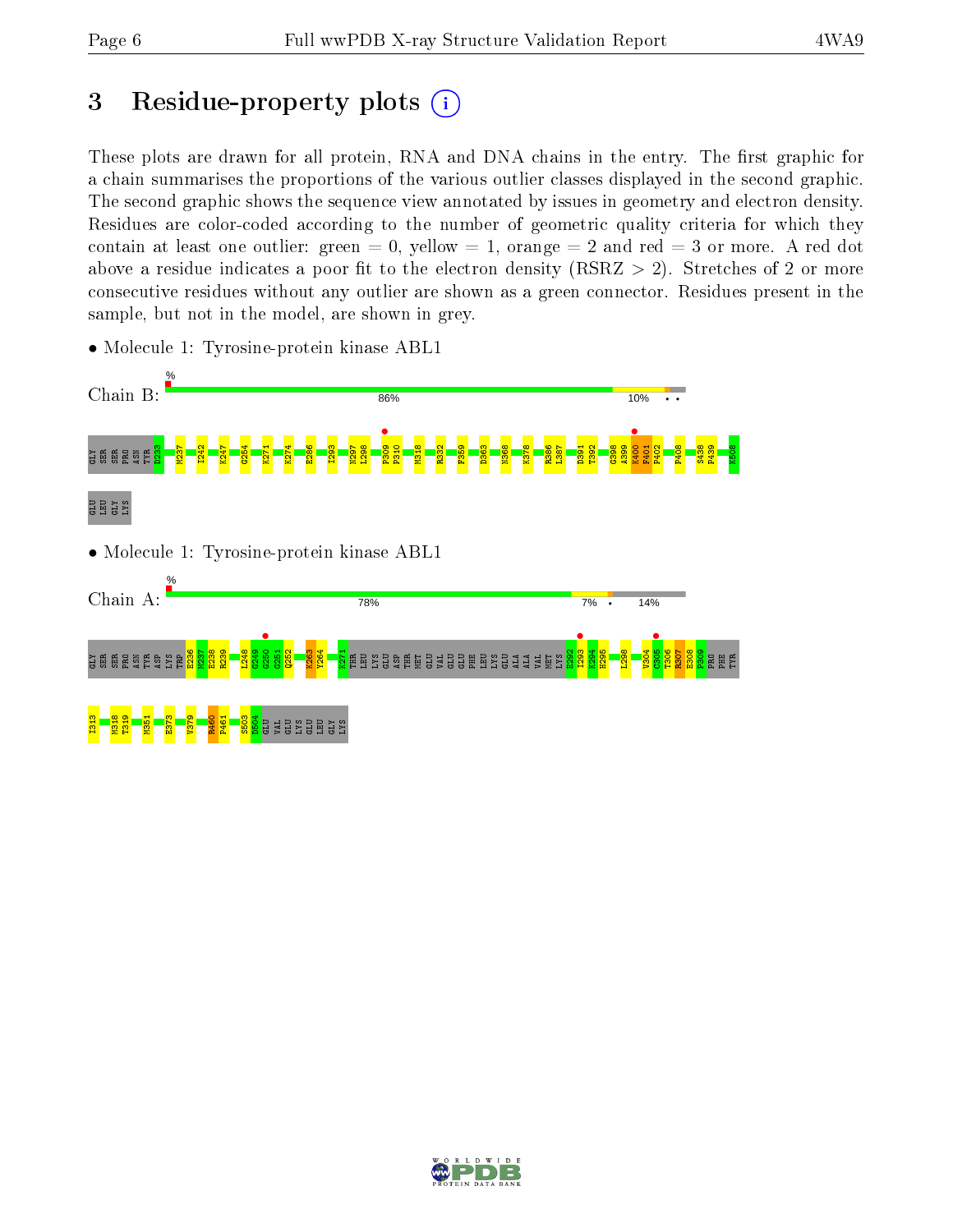# 4 Data and refinement statistics  $(i)$

| Property                                                             | Value                                                    | Source                       |
|----------------------------------------------------------------------|----------------------------------------------------------|------------------------------|
| Space group                                                          | P 2 21 21                                                | Depositor                    |
| Cell constants                                                       | $111.81\text{\AA}$<br>$56.63\text{\AA}$<br>128.88Å       |                              |
| a, b, c, $\alpha$ , $\beta$ , $\gamma$                               | $90.00^\circ$<br>$90.00^\circ$<br>$90.00^\circ$          | Depositor                    |
| Resolution $(A)$                                                     | 51.29<br>$-2.20$                                         | Depositor                    |
|                                                                      | $-2.20$<br>84.46                                         | <b>EDS</b>                   |
| % Data completeness                                                  | $98.0(51.29-2.20)$                                       | Depositor                    |
| (in resolution range)                                                | $93.1 (84.46 - 2.20)$                                    | <b>EDS</b>                   |
| $R_{merge}$                                                          | (Not available)                                          | Depositor                    |
| $\mathrm{R}_{sym}$                                                   | 0.06                                                     | Depositor                    |
| $\langle I/\sigma(I)\rangle^{-1}$                                    | 2.40 (at $2.20\text{\AA}$ )                              | Xtriage                      |
| Refinement program                                                   | PHENIX (phenix.refine: 1.8.2 1295)                       | Depositor                    |
| $R, R_{free}$                                                        | 0.173<br>0.212<br>$\mathbb{R}^2$                         | Depositor                    |
|                                                                      | $0.180$ ,<br>0.217                                       | DCC                          |
| $R_{free}$ test set                                                  | 2091 reflections $(5.04\%)$                              | wwPDB-VP                     |
| Wilson B-factor $(A^2)$                                              | 34.9                                                     | Xtriage                      |
| Anisotropy                                                           | 0.546                                                    | Xtriage                      |
| Bulk solvent $k_{sol}(e/\mathring{A}^3)$ , $B_{sol}(\mathring{A}^2)$ | $0.34$ , 46.2                                            | <b>EDS</b>                   |
| L-test for $\mathrm{twinning}^2$                                     | $\langle  L  \rangle = 0.49, \langle L^2 \rangle = 0.32$ | $\overline{\text{X}}$ triage |
| Estimated twinning fraction                                          | No twinning to report.                                   | Xtriage                      |
| $F_o, F_c$ correlation                                               | 0.95                                                     | <b>EDS</b>                   |
| Total number of atoms                                                | 4556                                                     | wwPDB-VP                     |
| Average B, all atoms $(A^2)$                                         | 42.0                                                     | wwPDB-VP                     |

Xtriage's analysis on translational NCS is as follows: The largest off-origin peak in the Patterson function is  $4.63\%$  of the height of the origin peak. No significant pseudotranslation is detected.

<sup>&</sup>lt;sup>2</sup>Theoretical values of  $\langle |L| \rangle$ ,  $\langle L^2 \rangle$  for acentric reflections are 0.5, 0.333 respectively for untwinned datasets, and 0.375, 0.2 for perfectly twinned datasets.



<span id="page-6-1"></span><span id="page-6-0"></span><sup>1</sup> Intensities estimated from amplitudes.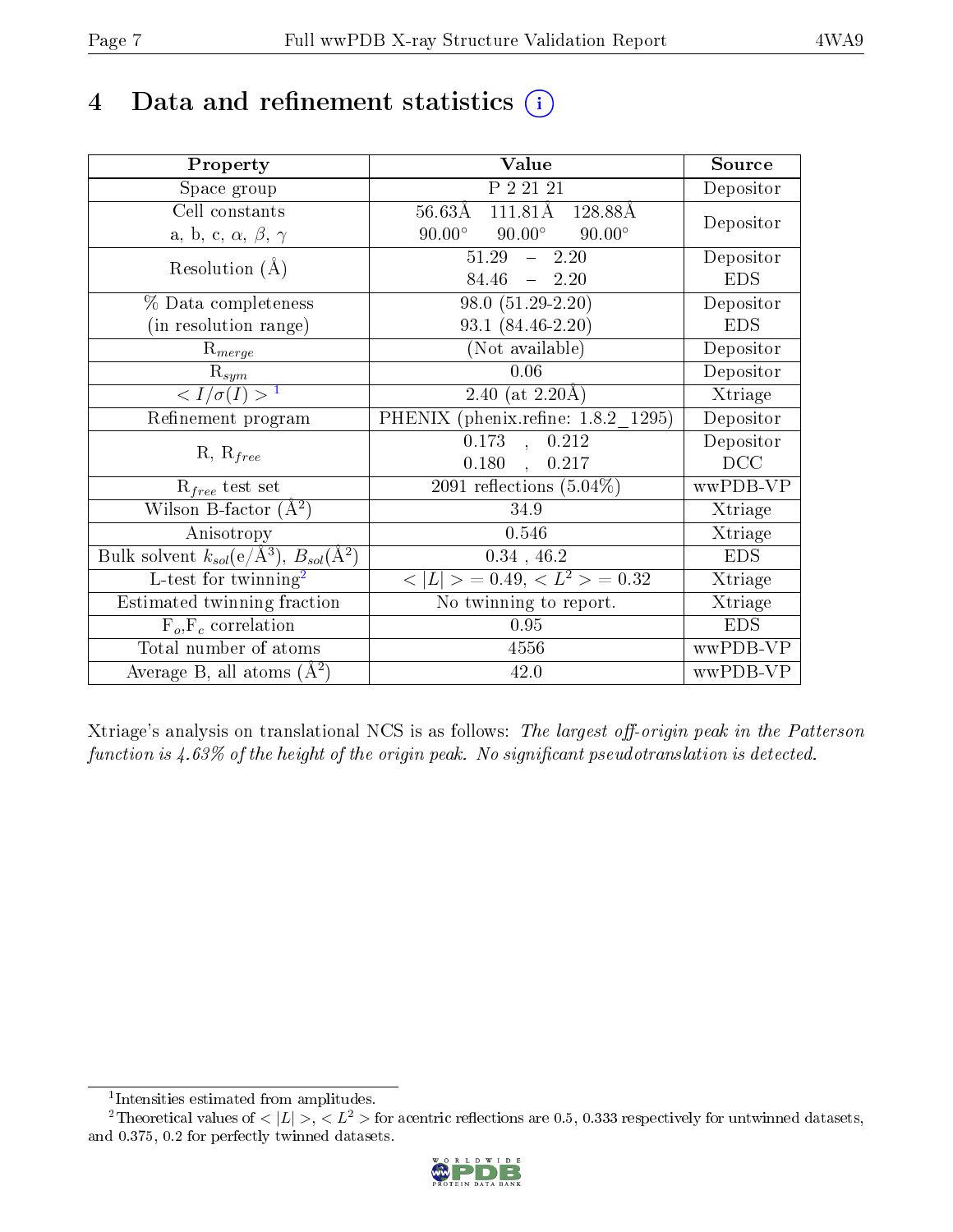# 5 Model quality  $(i)$

## 5.1 Standard geometry  $(i)$

Bond lengths and bond angles in the following residue types are not validated in this section: AXI

The Z score for a bond length (or angle) is the number of standard deviations the observed value is removed from the expected value. A bond length (or angle) with  $|Z| > 5$  is considered an outlier worth inspection. RMSZ is the root-mean-square of all Z scores of the bond lengths (or angles).

|     | Chain |      | Bond lengths        | Bond angles |                     |  |
|-----|-------|------|---------------------|-------------|---------------------|--|
| Mol |       | RMSZ | $\# Z  > 5$         | RMSZ        | $\# Z  > 5$         |  |
|     |       | 0.48 | 0/2023              | 0.55        | 0/2736              |  |
|     |       | 0.57 | $2/2274(0.1\%)$     | 0.56        | $2/3080(0.1\%)$     |  |
| АĦ  |       | 0.53 | 2/4297<br>$(0.0\%)$ | 0.55        | 2/5816<br>$(0.0\%)$ |  |

All (2) bond length outliers are listed below:

| Mol |     |            | Chain   Res   Type   Atoms | $Z \Box$           | $\vert$ Observed( $\rm \AA$ ) $\vert$ Ideal( $\rm \AA$ ) |  |
|-----|-----|------------|----------------------------|--------------------|----------------------------------------------------------|--|
|     | 439 | PRO        | $N$ -CD                    | $\vert 5.30 \vert$ | $1.55\,$                                                 |  |
|     |     | <b>PRO</b> | $N$ -CD                    | $\vert 5.19 \vert$ | $1.55\,$                                                 |  |

All (2) bond angle outliers are listed below:

|  |     | Mol   Chain   Res   Type   Atoms            | $\mathbf{Z}$ | $\perp$ Observed( <sup>o</sup> )   Ideal( <sup>o</sup> ) |        |
|--|-----|---------------------------------------------|--------------|----------------------------------------------------------|--------|
|  | 401 | $\mid$ PHE $\mid$ C-N-CD $\mid$ 5.61 $\mid$ |              | 140.18                                                   | 128.40 |
|  | 438 | SER $\mid$ C-N-CD $\mid$ 5.54               |              | 140.03                                                   | 128.40 |

There are no chirality outliers.

There are no planarity outliers.

### 5.2 Too-close contacts  $(i)$

In the following table, the Non-H and H(model) columns list the number of non-hydrogen atoms and hydrogen atoms in the chain respectively. The H(added) column lists the number of hydrogen atoms added and optimized by MolProbity. The Clashes column lists the number of clashes within the asymmetric unit, whereas Symm-Clashes lists symmetry related clashes.

| Mol |  |       |   | Chain   Non-H   H(model)   H(added)   Clashes   Symm-Clashes |
|-----|--|-------|---|--------------------------------------------------------------|
|     |  | 926   | ഹ |                                                              |
|     |  | 2158. |   |                                                              |

Continued on next page...

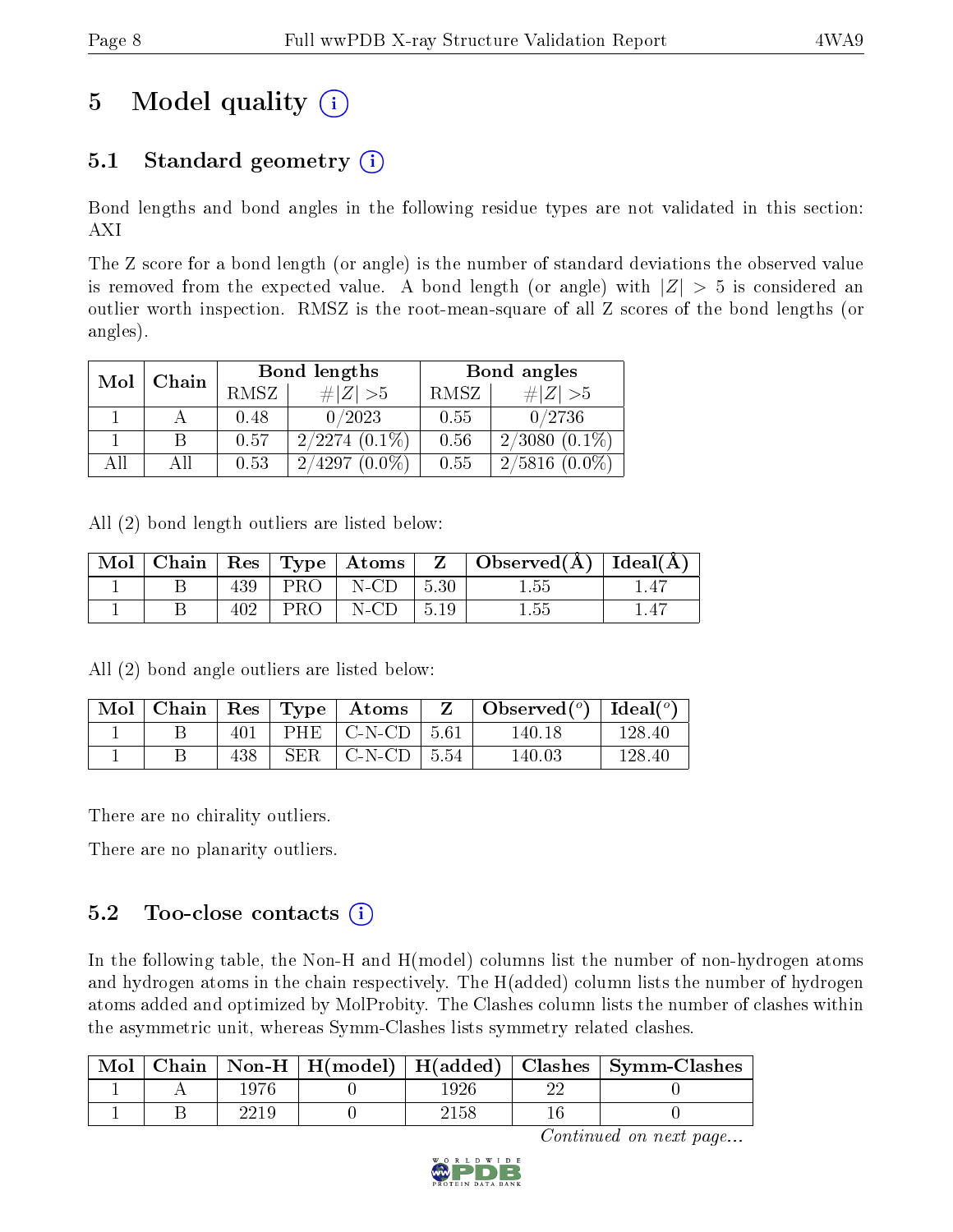| $\bf{Mol}$ |      |      | Chain   Non-H   H(model)   H(added)   Clashes   Symm-Clashes |
|------------|------|------|--------------------------------------------------------------|
|            |      |      |                                                              |
|            |      |      |                                                              |
|            | 174  |      |                                                              |
|            | 131  |      |                                                              |
|            | 4556 | າ ວເ |                                                              |

Continued from previous page...

The all-atom clashscore is defined as the number of clashes found per 1000 atoms (including hydrogen atoms). The all-atom clashscore for this structure is 5.

All (40) close contacts within the same asymmetric unit are listed below, sorted by their clash magnitude.

| Atom-1             | Atom-2            | Interatomic       | Clash         |
|--------------------|-------------------|-------------------|---------------|
|                    |                   | distance $(A)$    | overlap $(A)$ |
| 1:B:363:ASP:OD1    | 1:B:368:ASN:ND2   | 1.82              | 1.09          |
| 1:A:239:ARG:NH1    | 1: A:308: GLU:O   | 1.95              | 0.97          |
| 1:B:318:MET:H      | 2:B:9000:AXI:H14  | 1.13              | 0.94          |
| 1: A:304:VAL:HG12  | 1:A:313:ILE:HG22  | 1.51              | 0.91          |
| 1: A:248:LEU:O     | 3: A:9239: HOH:O  | 1.90              | 0.90          |
| 1: B: 271: LYS: NZ | 1:B:286:GLU:OE1   | 2.06              | 0.89          |
| 1: A:318: MET:H    | 2:A:9000:AXI:H14  | $\overline{1.21}$ | 0.83          |
| 1: B:398: GLY:O    | 1:B:400:LYS:HD2   | 1.85              | 0.77          |
| 1: A:307:ARG:CG    | 1:A:307:ARG:HH11  | 2.13              | $0.62\,$      |
| 2:B:9000:AXI:H09   | 2:B:9000:AXI:H17  | 1.84              | 0.58          |
| 1:A:293:ILE:HG21   | 1:A:298:LEU:HD13  | 1.86              | 0.58          |
| 1:B:293:ILE:HG21   | 1:B:298:LEU:HD13  | 1.86              | 0.57          |
| 1: A:319:THR:HG21  | 1: A:373: GLU:OE2 | 2.04              | 0.56          |
| 1: A:263:LYS:HE2   | 1: A:264:TYR:CE2  | 2.42              | 0.55          |
| 1: A:307: ARG: HG3 | 1:A:307:ARG:HH11  | 1.70              | 0.54          |
| 1:B:386:ARG:NH1    | 3:B:9159:HOH:O    | 2.41              | 0.54          |
| 1:B:332:ARG:NE     | 3:B:9187:HOH:O    | 1.89              | 0.54          |
| 1:B:237:MET:HE1    | 1:B:242:ILE:HD11  | 1.91              | 0.53          |
| 1: A: 236: GLU:N   | 3:A:9264:HOH:O    | $\overline{2.41}$ | 0.53          |
| 1:B:318:MET:N      | 2:B:9000:AXI:H14  | 1.94              | 0.50          |
| 1: A:307: ARG: CG  | 1:A:307:ARG:NH1   | 2.73              | 0.48          |
| 1:B:387:LEU:HD13   | 1:B:391:ASP:HA    | 1.95              | 0.48          |
| 1:A:295:HIS:HB3    | 1:A:298:LEU:HD12  | 1.96              | 0.47          |
| 1: A:293: ILE: CG2 | 1:A:298:LEU:HD13  | 2.44              | 0.47          |
| 1: A:236: GLU:CA   | 3:A:9264:HOH:O    | 2.63              | 0.47          |
| 1:1:3:408:PRO:HG2  | 3:B:9163:HOH:O    | 2.16              | 0.46          |
| 1:A:252:GLN:HG3    | 3: A:9218: HOH:O  | 2.15              | 0.45          |
| 1:B:399:ALA:HB1    | 1:B:401:PHE:CE2   | 2.52              | 0.44          |
| 2:A:9000:AXI:H09   | 2:A:9000:AXI:H17  | 2.00              | 0.44          |

Continued on next page...

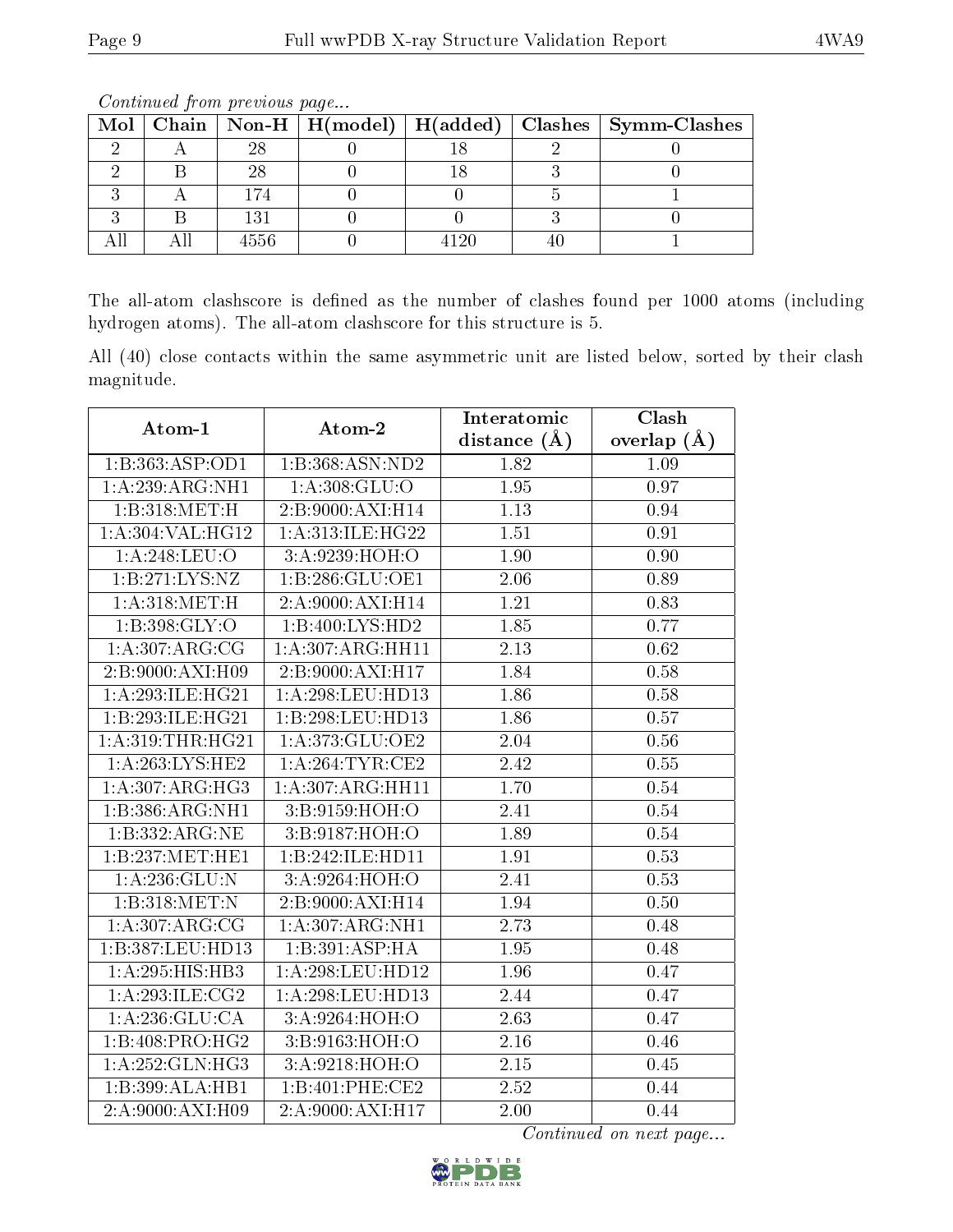| Atom-2<br>Atom-1  |                     | Interatomic<br>distance $(A)$ | Clash<br>overlap $(A)$ |
|-------------------|---------------------|-------------------------------|------------------------|
| 1: A:236: GLU:HA  | 3:A:9264:HOH:O      | 2.18                          | 0.43                   |
| 1: A:319:THR:HG21 | 1: A:373: GLU:CD    | 2.37                          | 0.43                   |
| 1:B:309:PRO:HG2   | 1:B:310:PRO:HD3     | 2.01                          | 0.43                   |
| 1: A:351: MET:CE  | 1: A:379: VAL:HG21  | 2.49                          | 0.42                   |
| 1:B:359:PHE:CE2   | 1:B:386:ARG:HD3     | 2.55                          | 0.41                   |
| 1:B:297:ASN:HA    | 1: B: 378: LYS: HG2 | 2.03                          | 0.41                   |
| 1: A:307: ARG:HD3 | 1: A:307: ARG: HA   | 1.70                          | 0.41                   |
| 1: A:351: MET:HE1 | 1: A:379: VAL:HGI1  | 2.02                          | 0.41                   |
| 1: A:306:THR:HG22 | 1: A:306:THR:O      | 2.21                          | 0.40                   |
| 1: A:460:ARG:HA   | 1:A:461:PRO:HD3     | 1.93                          | 0.40                   |
| 1:B:247:LYS:HE2   | 1:B:254:GLY:O       | 2.22                          | 0.40                   |

Continued from previous page...

All (1) symmetry-related close contacts are listed below. The label for Atom-2 includes the symmetry operator and encoded unit-cell translations to be applied.

| Atom-2 |                                               | Interatomic    | Clash       |
|--------|-----------------------------------------------|----------------|-------------|
| Atom-1 |                                               | distance $(A)$ | overlap (A) |
|        | $3:A:9130:HOH:O$   $3:A:9142:HOH:O[1]$<br>455 | 2.19-          |             |

#### 5.3 Torsion angles (i)

#### 5.3.1 Protein backbone (i)

In the following table, the Percentiles column shows the percent Ramachandran outliers of the chain as a percentile score with respect to all X-ray entries followed by that with respect to entries of similar resolution.

The Analysed column shows the number of residues for which the backbone conformation was analysed, and the total number of residues.

| Mol | Chain | Analysed                      | Favoured         |         |          | Allowed   Outliers   Percentiles |  |  |
|-----|-------|-------------------------------|------------------|---------|----------|----------------------------------|--|--|
|     |       | $240/286$ (84\%)   232 (97\%) |                  | 8 (3\%) |          | 100 100                          |  |  |
|     |       | $274/286 (96\%)$   258 (94\%) |                  | 15(6%)  | $1(0\%)$ | $\sqrt{37}$<br>34                |  |  |
| All | All   | $514/572(90\%)$               | $\pm 490 (95\%)$ | 23(4%)  | $1(0\%)$ | 55<br>47                         |  |  |

All (1) Ramachandran outliers are listed below:

| Mol | Chain | Res | vpe |
|-----|-------|-----|-----|
|     |       |     |     |

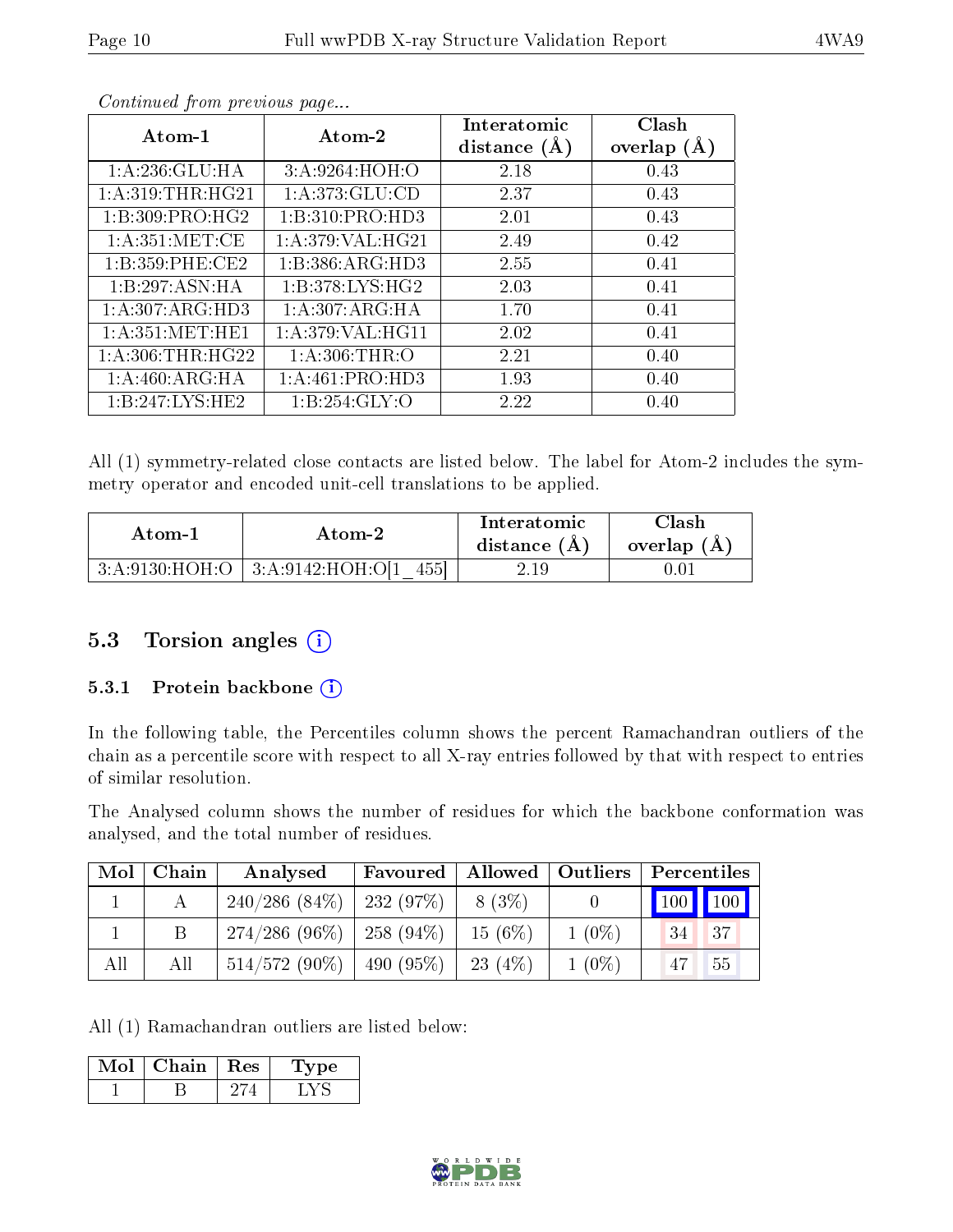#### 5.3.2 Protein sidechains  $(i)$

In the following table, the Percentiles column shows the percent sidechain outliers of the chain as a percentile score with respect to all X-ray entries followed by that with respect to entries of similar resolution.

The Analysed column shows the number of residues for which the sidechain conformation was analysed, and the total number of residues.

| Mol | Chain | Analysed        | Rotameric    | Outliers | Percentiles |
|-----|-------|-----------------|--------------|----------|-------------|
|     |       | $209/250(84\%)$ | $204(98\%)$  | $5(2\%)$ | 62<br>49    |
|     |       | $236/250(94\%)$ | 234 $(99\%)$ | $2(1\%)$ | 81 90       |
| All | All   | $445/500(89\%)$ | 438 (98\%)   | $7(2\%)$ | 76<br>62    |

All (7) residues with a non-rotameric sidechain are listed below:

| Mol | Chain | Res | Type       |
|-----|-------|-----|------------|
|     |       | 392 | THR        |
|     | В     | 400 | <b>LYS</b> |
|     |       | 238 | GLU        |
|     | A     | 263 | <b>LYS</b> |
|     | А     | 307 | $\rm{ARG}$ |
|     | А     | 460 | $\rm{ARG}$ |
|     |       | 503 | SER.       |

Some sidechains can be flipped to improve hydrogen bonding and reduce clashes. There are no such sidechains identified.

#### 5.3.3 RNA (i)

There are no RNA molecules in this entry.

### 5.4 Non-standard residues in protein, DNA, RNA chains (i)

There are no non-standard protein/DNA/RNA residues in this entry.

#### 5.5 Carbohydrates  $(i)$

There are no carbohydrates in this entry.

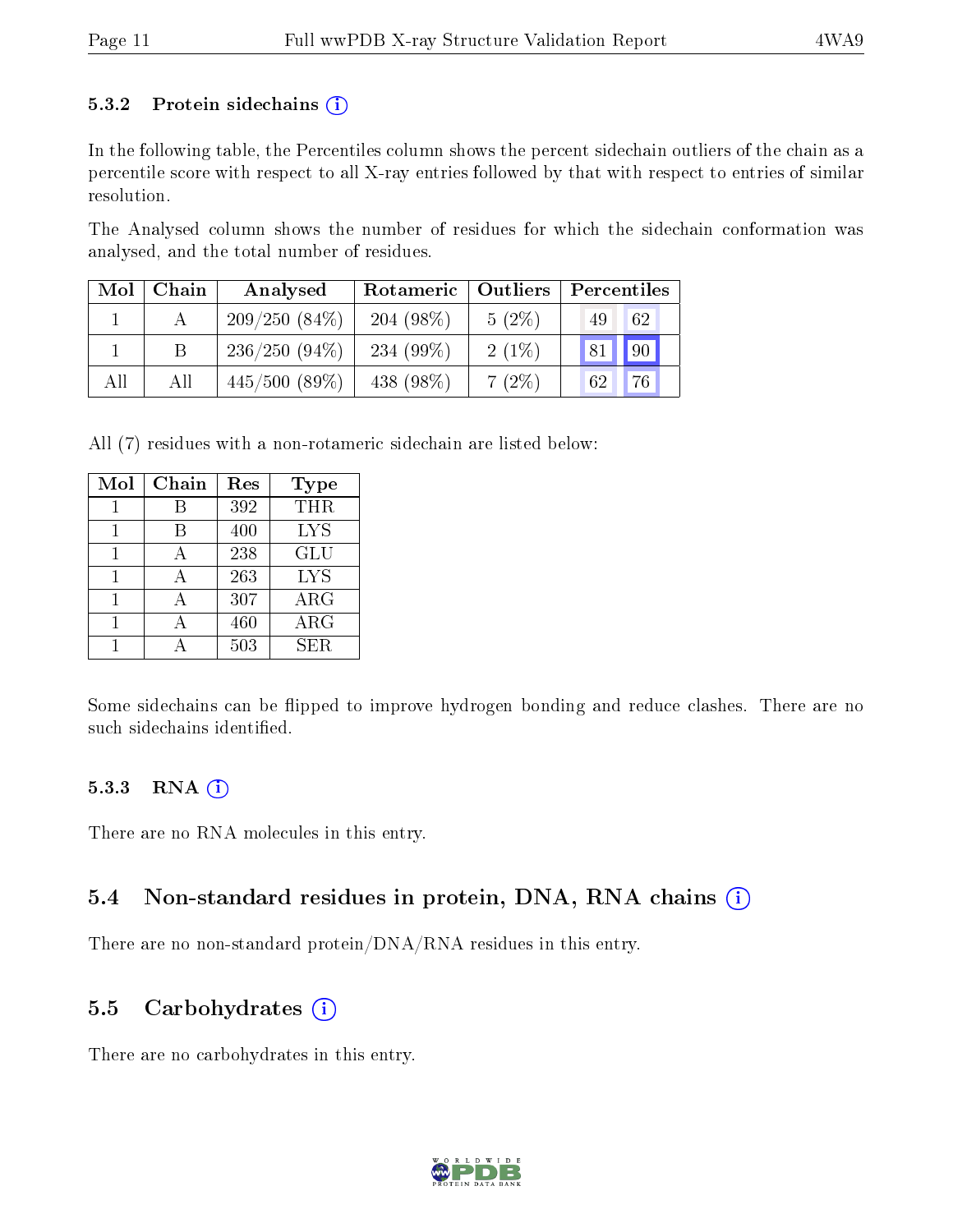## 5.6 Ligand geometry (i)

2 ligands are modelled in this entry.

In the following table, the Counts columns list the number of bonds (or angles) for which Mogul statistics could be retrieved, the number of bonds (or angles) that are observed in the model and the number of bonds (or angles) that are dened in the Chemical Component Dictionary. The Link column lists molecule types, if any, to which the group is linked. The Z score for a bond length (or angle) is the number of standard deviations the observed value is removed from the expected value. A bond length (or angle) with  $|Z| > 2$  is considered an outlier worth inspection. RMSZ is the root-mean-square of all Z scores of the bond lengths (or angles).

| Mol | Chain<br>$\operatorname{Res}$<br>$\vert$ Type |   | <b>Bond lengths</b><br>Link |                |            |          | Bond angles |                |      |          |
|-----|-----------------------------------------------|---|-----------------------------|----------------|------------|----------|-------------|----------------|------|----------|
|     |                                               |   |                             |                | Counts     | $RMSZ_1$ | $\# Z  > 2$ | Counts         | RMSZ | 4 Z  > 2 |
|     | AXI                                           | А | 9000                        | $\blacksquare$ | 29, 31, 31 | 1.74     | $3(10\%)$   | 34,42,42       | 1.40 | $(20\%)$ |
|     | AX!                                           |   | 9000                        | $\blacksquare$ | 29, 31, 31 | 1.75     | $3(10\%)$   | $\pm 34,42,42$ | 1.09 | $3(8\%)$ |

In the following table, the Chirals column lists the number of chiral outliers, the number of chiral centers analysed, the number of these observed in the model and the number defined in the Chemical Component Dictionary. Similar counts are reported in the Torsion and Rings columns. '-' means no outliers of that kind were identified.

|  |      |                          | Mol   Type   Chain   Res   Link   Chirals | <b>Torsions</b>          | Rings |
|--|------|--------------------------|-------------------------------------------|--------------------------|-------|
|  | 9000 | <b>Contract</b>          | $\sim$                                    | $0/13/15/15$   $0/4/4/4$ |       |
|  | 9000 | $\overline{\phantom{a}}$ |                                           | $1/13/15/15$   $0/4/4/4$ |       |

| Mol            | Chain        | Res  | Type       | Atoms     | $Z_{-}$ | Observed $(A)$ | $Ideal(\AA)$ |
|----------------|--------------|------|------------|-----------|---------|----------------|--------------|
| $\overline{2}$ |              | 9000 | <b>AXI</b> | C80-N82   | 7.87    | 1.43           | 1.33         |
| $\overline{2}$ |              | 9000 | <b>AXI</b> | C80-N82   | 7.64    | 1.43           | 1.33         |
| $\overline{2}$ | $\mathbf{A}$ | 9000 | AXI        | $C09-C08$ | 2.78    | 1.42           | 1.36         |
| 2              |              | 9000 | <b>AXI</b> | $C13-C16$ | 2.22    | 1.51           | 1.41         |
| $\overline{2}$ | В            | 9000 | AXI        | $C09-C08$ | 2.15    | 1.41           | 1.36         |
| $\overline{2}$ |              | 9000 | AXI        | $C13-C16$ | 2.14    | 1.50           | 1.41         |

All (6) bond length outliers are listed below:

All (10) bond angle outliers are listed below:

| Mol            | Chain | $\operatorname{Res}% \left( \mathcal{N}\right) \equiv\operatorname{Res}(\mathcal{N}_{0})\cap\mathcal{N}_{1}$ | <b>Type</b> | Atoms                                             | Z       | Observed $(°)$ | Ideal(°) |
|----------------|-------|--------------------------------------------------------------------------------------------------------------|-------------|---------------------------------------------------|---------|----------------|----------|
| $\overline{2}$ | А     | 9000                                                                                                         | A XI        | $C04-N03-C02$                                     | 3.69    | 122.04         | 117.37   |
| 2              | Β     | 9000                                                                                                         | A X I       | $C04$ N <sub>03</sub> $C02$                       | 2.99    | 121.16         | 117.37   |
| 2              |       | 9000                                                                                                         | A X I       | C07-S24-C18                                       | 2.83    | 106.58         | 102.94   |
| $\overline{2}$ | B     | 9000                                                                                                         | A X I       | C <sub>23</sub> -C <sub>80</sub> -N <sub>82</sub> | 2.57    | 121.21         | 117.30   |
| $\overline{2}$ |       | 9000                                                                                                         | AΧI         | O81-C80-N82                                       | $-2.50$ | 118.69         | 122.47   |

Continued on next page...

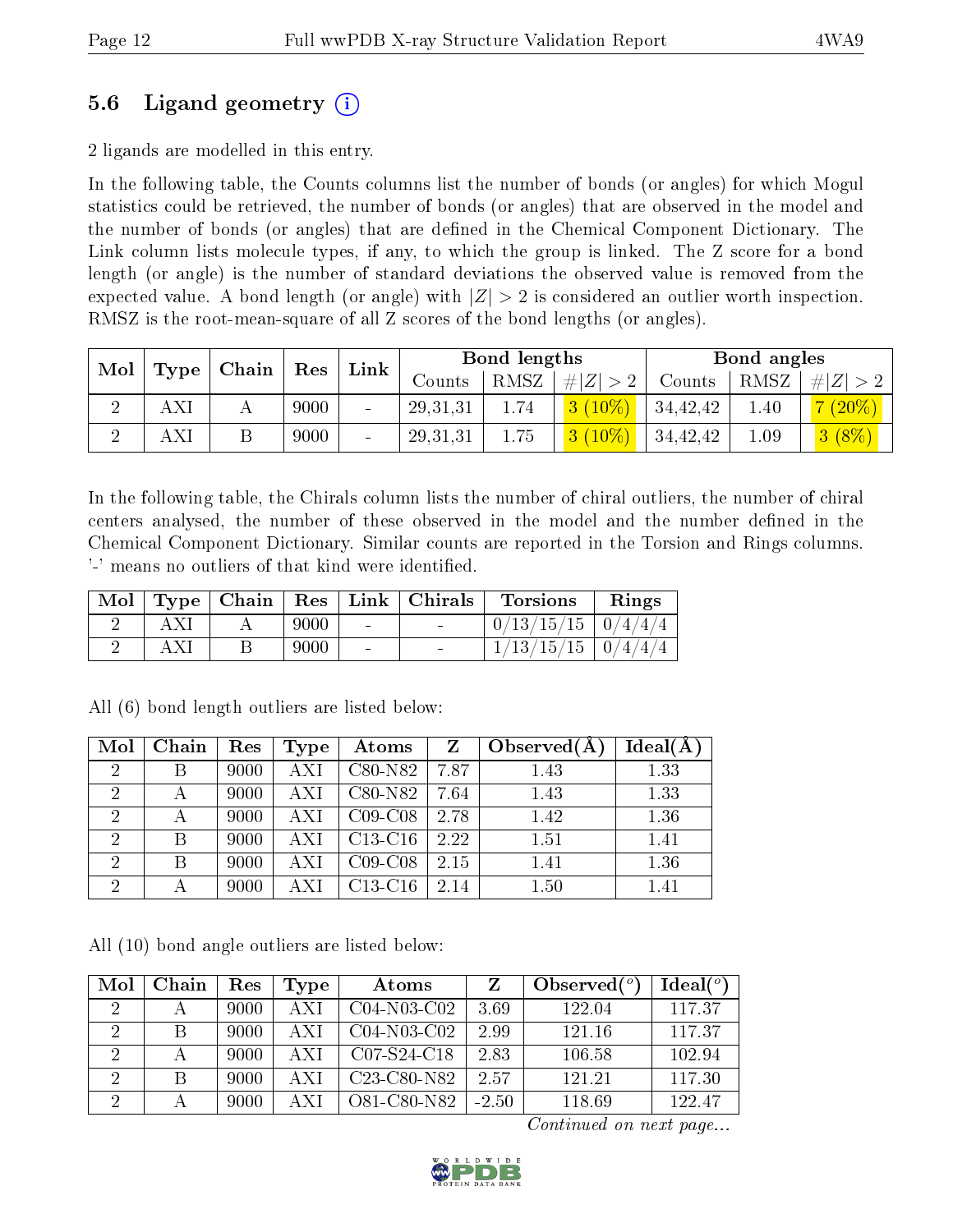| Mol | Chain | $\operatorname{Res}% \left( \mathcal{N}\right) \equiv\operatorname{Res}(\mathcal{N}_{0})\cap\mathcal{N}_{1}$ | Type  | Atoms                                             |         | Observed $(°)$ | Ideal(°) |
|-----|-------|--------------------------------------------------------------------------------------------------------------|-------|---------------------------------------------------|---------|----------------|----------|
|     |       | 9000                                                                                                         | A X I | $C05-C04-N03$                                     | $-2.50$ | 119.35         | 123.43   |
|     |       | 9000                                                                                                         | A X I | C <sub>23</sub> -C <sub>80</sub> -N <sub>82</sub> | 2.47    | 121.05         | 117.30   |
|     |       | 9000                                                                                                         | A X I | C88-N82-C80                                       | $-2.25$ | 119.34         | 121.89   |
|     | В     | 9000                                                                                                         | A X I | $C05-C04-N03$                                     | $-2.20$ | 119.83         | 123.43   |
|     |       | 9000                                                                                                         | A X I | $C02-C17-C16$                                     | $-2.10$ | 116.84         | 125.32   |

Continued from previous page...

There are no chirality outliers.

All (1) torsion outliers are listed below:

| $\mathbf{Mol}$   Chain   Res   Type |       | Atoms                                                                     |
|-------------------------------------|-------|---------------------------------------------------------------------------|
|                                     | A X L | $\mid$ C <sub>19</sub> -C <sub>18</sub> -S <sub>24</sub> -C <sub>07</sub> |

There are no ring outliers.

2 monomers are involved in 5 short contacts:

| $Mol$   Chain |  | Res   Type   Clashes   Symm-Clashes |
|---------------|--|-------------------------------------|
|               |  |                                     |
|               |  |                                     |

The following is a two-dimensional graphical depiction of Mogul quality analysis of bond lengths, bond angles, torsion angles, and ring geometry for all instances of the Ligand of Interest. In addition, ligands with molecular weight > 250 and outliers as shown on the validation Tables will also be included. For torsion angles, if less then 5% of the Mogul distribution of torsion angles is within 10 degrees of the torsion angle in question, then that torsion angle is considered an outlier. Any bond that is central to one or more torsion angles identified as an outlier by Mogul will be highlighted in the graph. For rings, the root-mean-square deviation (RMSD) between the ring in question and similar rings identified by Mogul is calculated over all ring torsion angles. If the average RMSD is greater than 60 degrees and the minimal RMSD between the ring in question and any Mogul-identied rings is also greater than 60 degrees, then that ring is considered an outlier. The outliers are highlighted in purple. The color gray indicates Mogul did not find sufficient equivalents in the CSD to analyse the geometry.

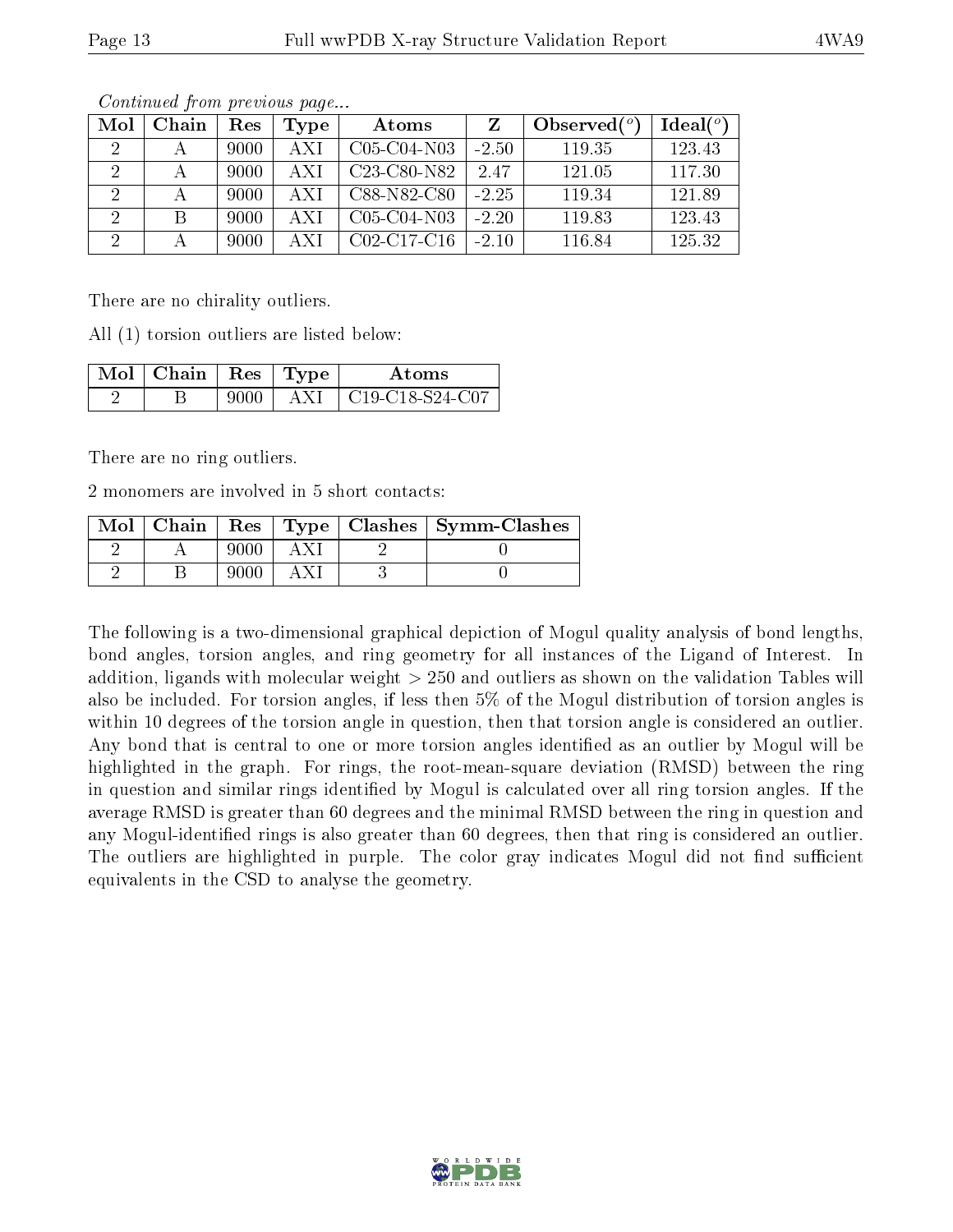

#### 5.7 [O](https://www.wwpdb.org/validation/2017/XrayValidationReportHelp#nonstandard_residues_and_ligands)ther polymers  $(i)$

There are no such residues in this entry.

### 5.8 Polymer linkage issues (i)

There are no chain breaks in this entry.

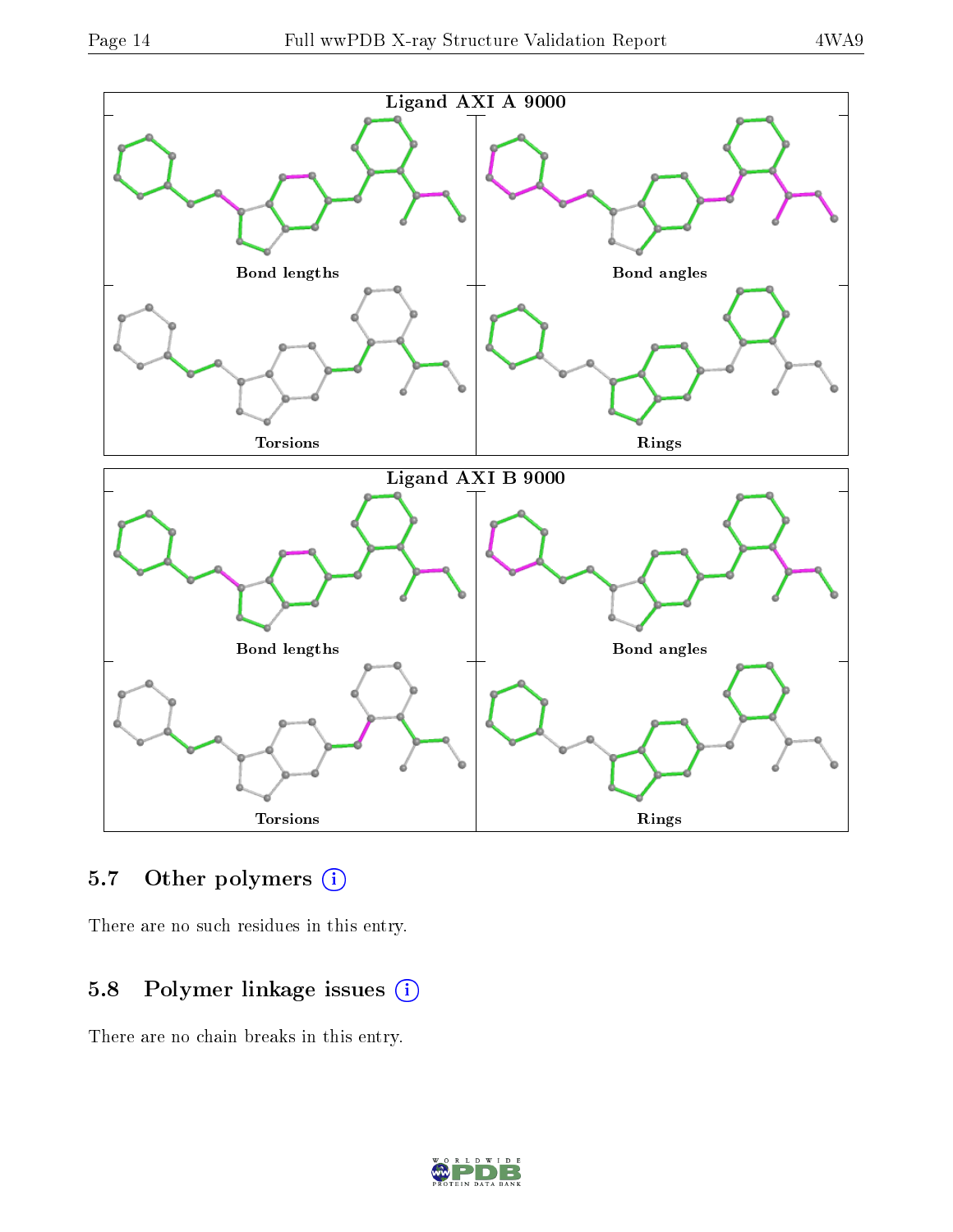# 6 Fit of model and data  $\left( \cdot \right)$

## 6.1 Protein, DNA and RNA chains (i)

In the following table, the column labelled  $#RSRZ>2'$  contains the number (and percentage) of RSRZ outliers, followed by percent RSRZ outliers for the chain as percentile scores relative to all X-ray entries and entries of similar resolution. The OWAB column contains the minimum, median,  $95<sup>th</sup>$  percentile and maximum values of the occupancy-weighted average B-factor per residue. The column labelled  $Q< 0.9$  lists the number of (and percentage) of residues with an average occupancy less than 0.9.

| Mol | Chain | Analysed        | ${ <\hspace{-1.5pt}{\mathrm{RSRZ}} \hspace{-1.5pt}>}$ | $\#\mathrm{RSRZ}{>}2$ |            | $OWAB(A^2)$     | $\mathrm{Q} {<} 0.9$ |
|-----|-------|-----------------|-------------------------------------------------------|-----------------------|------------|-----------------|----------------------|
|     |       | $246/286(86\%)$ | $-0.37$                                               | $3(1\%)$ 79           | $\vert$ 77 | 20, 33, 71, 103 |                      |
|     |       | $276/286(96\%)$ | $-0.37$                                               | $2(0\%)$ 87 86        |            | 25, 41, 83, 110 |                      |
| All | All   | $522/572(91\%)$ | $-0.37$                                               | 82 <br>$5(0\%)$       | $\vert$ 81 | 20, 37, 78, 110 |                      |

All (5) RSRZ outliers are listed below:

| Mol | Chain | Res | <b>Type</b> | <b>RSRZ</b> |
|-----|-------|-----|-------------|-------------|
|     |       | 309 | PRO         | 5.6         |
|     |       | 293 | ILE         | 3.1         |
|     |       | 305 | <b>CYS</b>  | 2.9         |
|     |       | 250 | <b>GLY</b>  | 2.3         |
|     |       | 400 | LYS         | 2.1         |

### 6.2 Non-standard residues in protein, DNA, RNA chains  $(i)$

There are no non-standard protein/DNA/RNA residues in this entry.

### 6.3 Carbohydrates (i)

There are no carbohydrates in this entry.

### 6.4 Ligands  $(i)$

In the following table, the Atoms column lists the number of modelled atoms in the group and the number defined in the chemical component dictionary. The B-factors column lists the minimum, median,  $95<sup>th</sup>$  percentile and maximum values of B factors of atoms in the group. The column labelled  $Q< 0.9$  lists the number of atoms with occupancy less than 0.9.

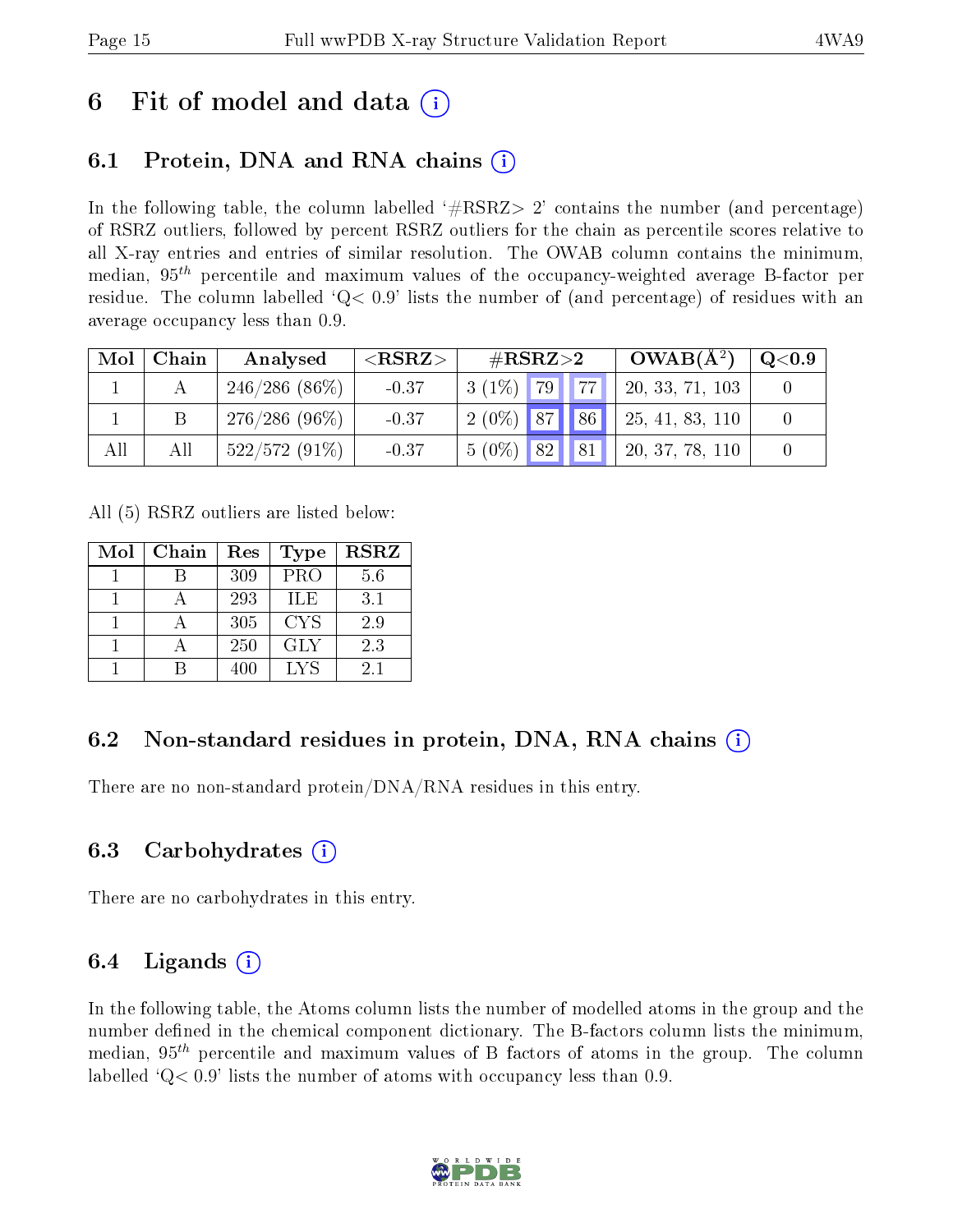|  |      |       |      | $\vert$ Mol $\vert$ Type $\vert$ Chain $\vert$ Res $\vert$ Atoms $\vert$ RSCC $\vert$ RSR $\vert$ B-factors(A <sup>2</sup> ) $\vert$ Q<0.9 |  |
|--|------|-------|------|--------------------------------------------------------------------------------------------------------------------------------------------|--|
|  | 9000 | 28/28 | 0.96 | 33, 39, 48, 53                                                                                                                             |  |
|  | 9000 | 28/28 | 0.97 | 27, 36, 48, 53                                                                                                                             |  |

The following is a graphical depiction of the model fit to experimental electron density of all instances of the Ligand of Interest. In addition, ligands with molecular weight  $> 250$  and outliers as shown on the geometry validation Tables will also be included. Each fit is shown from different orientation to approximate a three-dimensional view.